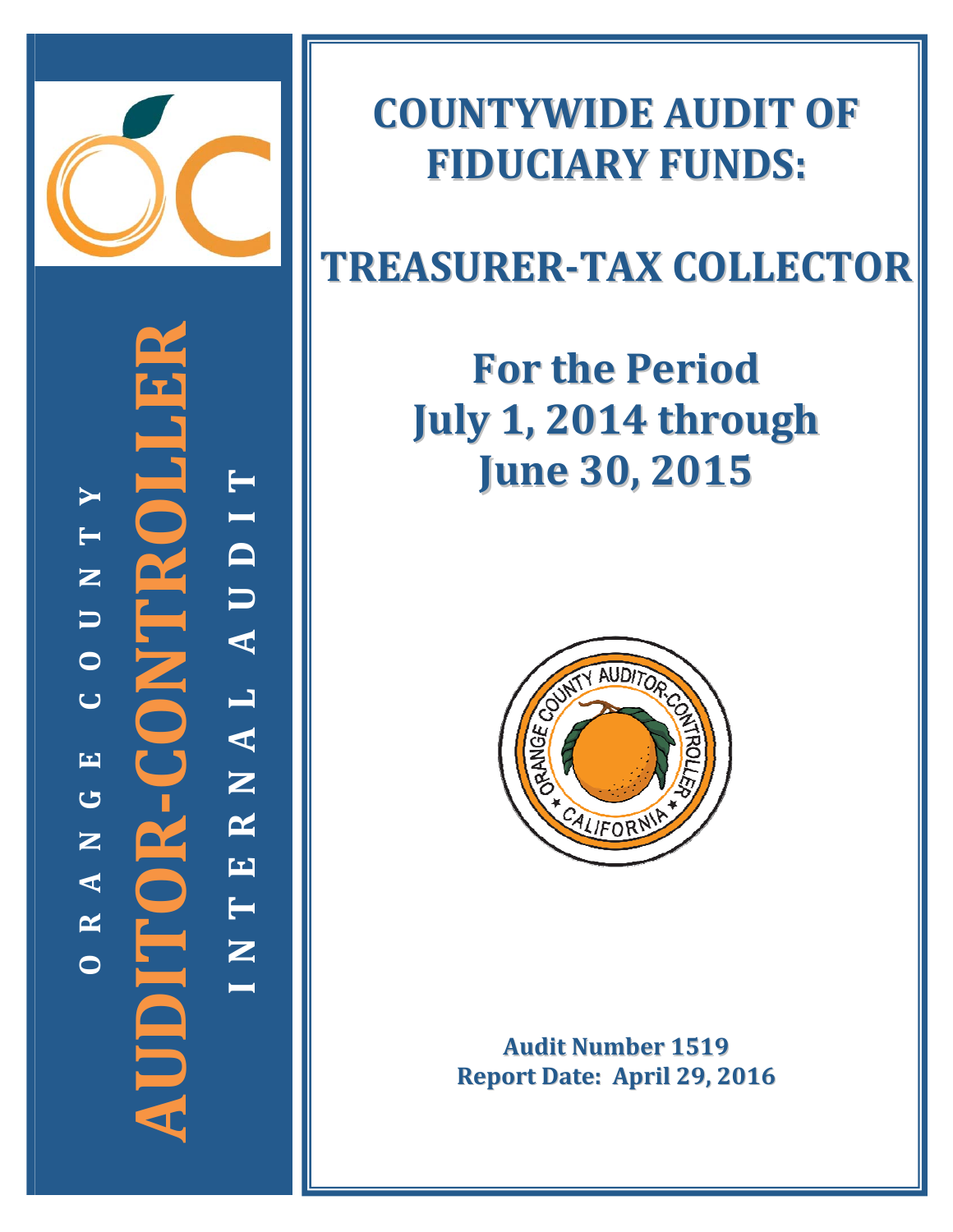

# **Eric H. Woolery, CPA Orange County Auditor‐Controller**

**Toni Smart, CPA Scott Suzuki, CPA, CISA Lily Chin, CPA, CGMA Michael Steinhaus, CPA, CGMA**

**Director, Internal Audit Assistant Director Audit Manager II Audit Manager I**

**12 Civic Center Plaza, Room 200 Santa Ana, CA 92701**

Auditor‐Controller Web Site www.ac.ocgov.com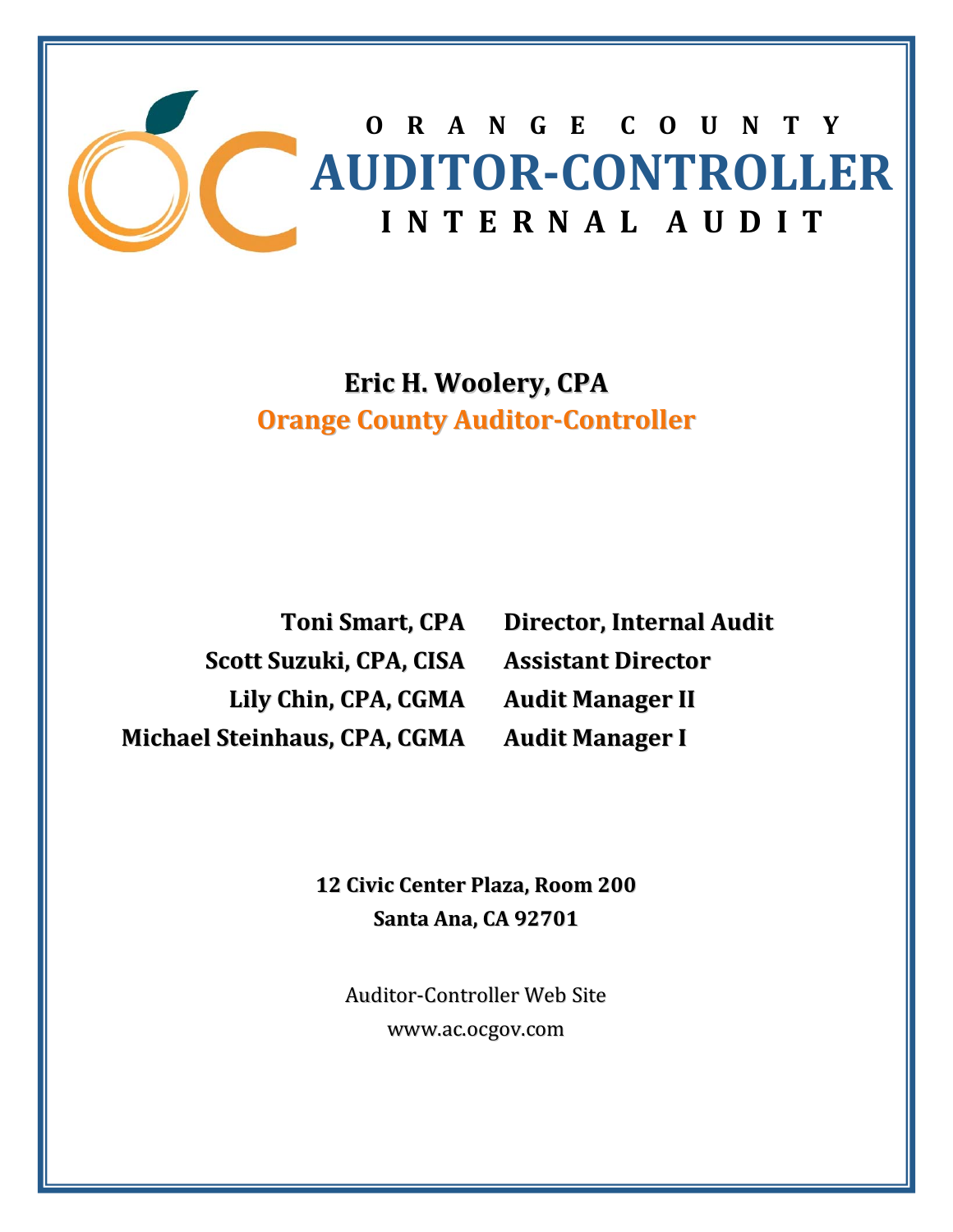

**ERIC H. WOOLERY, CPA**  AUDITOR-CONTROLLER



**Transmittal Letter** 

**Audit No. 1519** 

**April 29, 2016** 

**TO:** Shari L. Freidenrich, CPA Treasurer-Tax Collector

**SUBJECT:** Countywide Audit of Fiduciary Funds: Treasurer-Tax Collector

We have completed our audit of internal controls over fiduciary funds in the Treasurer-Tax Collector for the period July 1, 2014 through June 30, 2015. Our final report is attached for your review.

I submit an **Audit Status Report** quarterly to the Audit Oversight Committee (AOC) and a monthly report to the Board of Supervisors (BOS) where I detail any critical and significant audit findings released in reports during the prior month and the implementation status of audit recommendations as disclosed by our Follow-Up Audits. Accordingly, the results of this audit will be included in a future status report to the AOC and BOS.

Additionally, we will request your department to complete a **Customer Survey** of Audit Services. You will receive the survey shortly after the distribution of our final report.

Toni Smart, CPA, Director Auditor-Controller Internal Audit Division

#### **Attachments**

Other recipients of this report: Members, Board of Supervisors Members, Audit Oversight Committee Eric Woolery, Auditor-Controller Frank Kim, County Executive Officer Paul Gorman, Chief Assistant Treasurer-Tax Collector JC Squires, Financial Manager, Treasurer-Tax Collector Foreperson, Grand Jury Robin Stieler, Clerk of the Board of Supervisors Macias Gini & O'Connell LLP, County External Auditor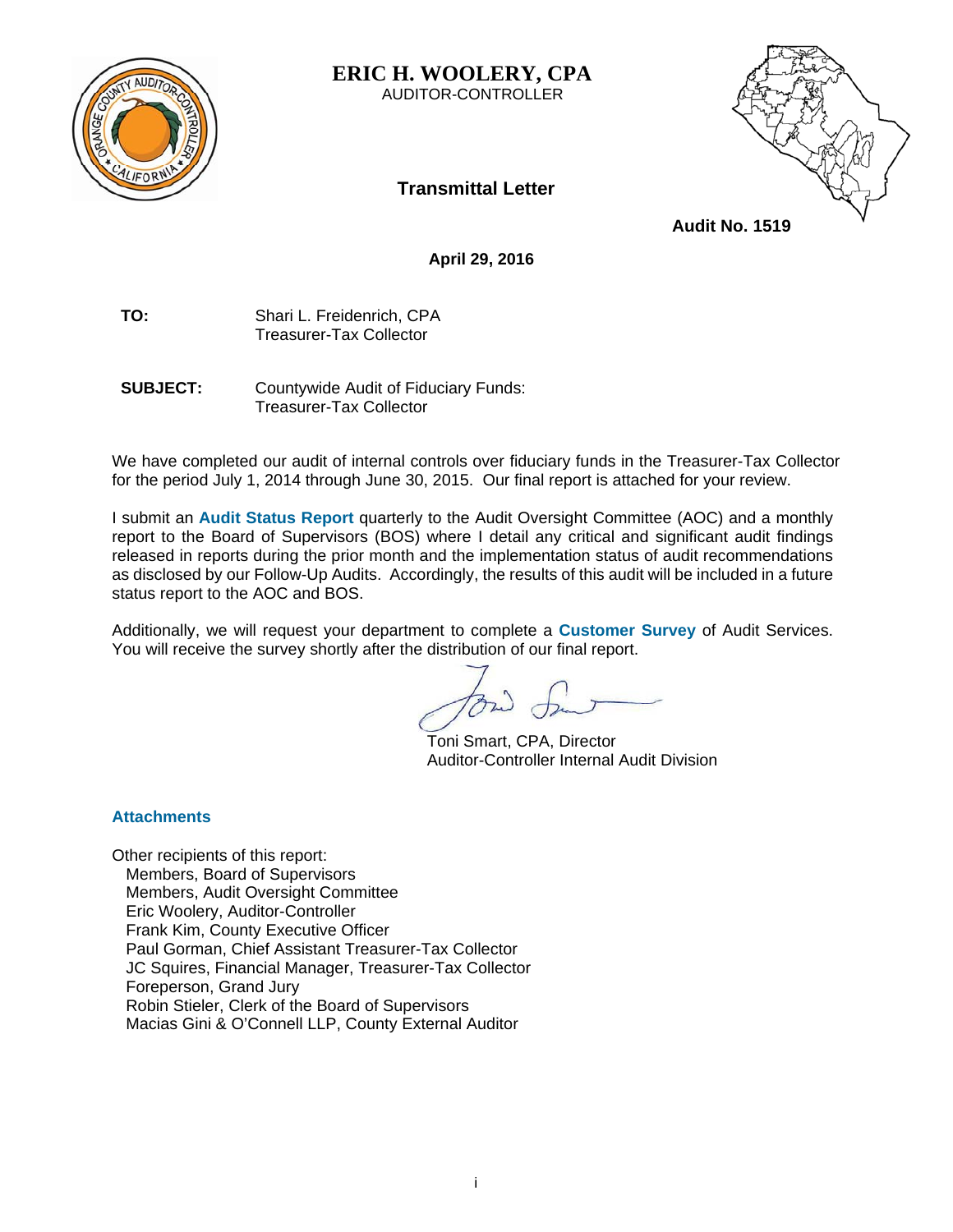

#### *Countywide Audit of Fiduciary Funds: Treasurer-Tax Collector Audit No. 1519*

**For the Period July 1, 2014 through June 30, 2015**

| <b>Transmittal Letter</b>                                                                         | j.             |
|---------------------------------------------------------------------------------------------------|----------------|
| <b>Internal Auditor's Report</b>                                                                  |                |
| <b>OBJECTIVES</b>                                                                                 | 1              |
| <b>RESULTS</b>                                                                                    | 1              |
| <b>BACKGROUND</b>                                                                                 | $\mathbf{2}$   |
| <b>SCOPE AND METHODOLOGY</b>                                                                      | 3              |
| <b>FOLLOW-UP PROCESS</b>                                                                          | 4              |
| <b>MANAGEMENT'S RESPONSIBLITIES FOR INTERNAL CONTROLS</b>                                         | 4              |
| Detailed Findings, Recommendations, and Management Responses                                      |                |
| Finding No. 1 – No Activity and Reconciliations for Funds 226 and 350<br>(Control Finding)        | 6              |
| Finding No. 2 – Fiduciary Fund Documents Lacking Required Elements<br>(Control Finding)           | $\overline{7}$ |
| Finding No. 3 – No Written Policies & Procedures for Certain Fiduciary Funds<br>(Control Finding) | 8              |
| <b>ATTACHMENT A: Report Item Classifications</b>                                                  | 9              |
| <b>ATTACHMENT B: Treasurer-Tax Collector Management Responses</b>                                 | 10             |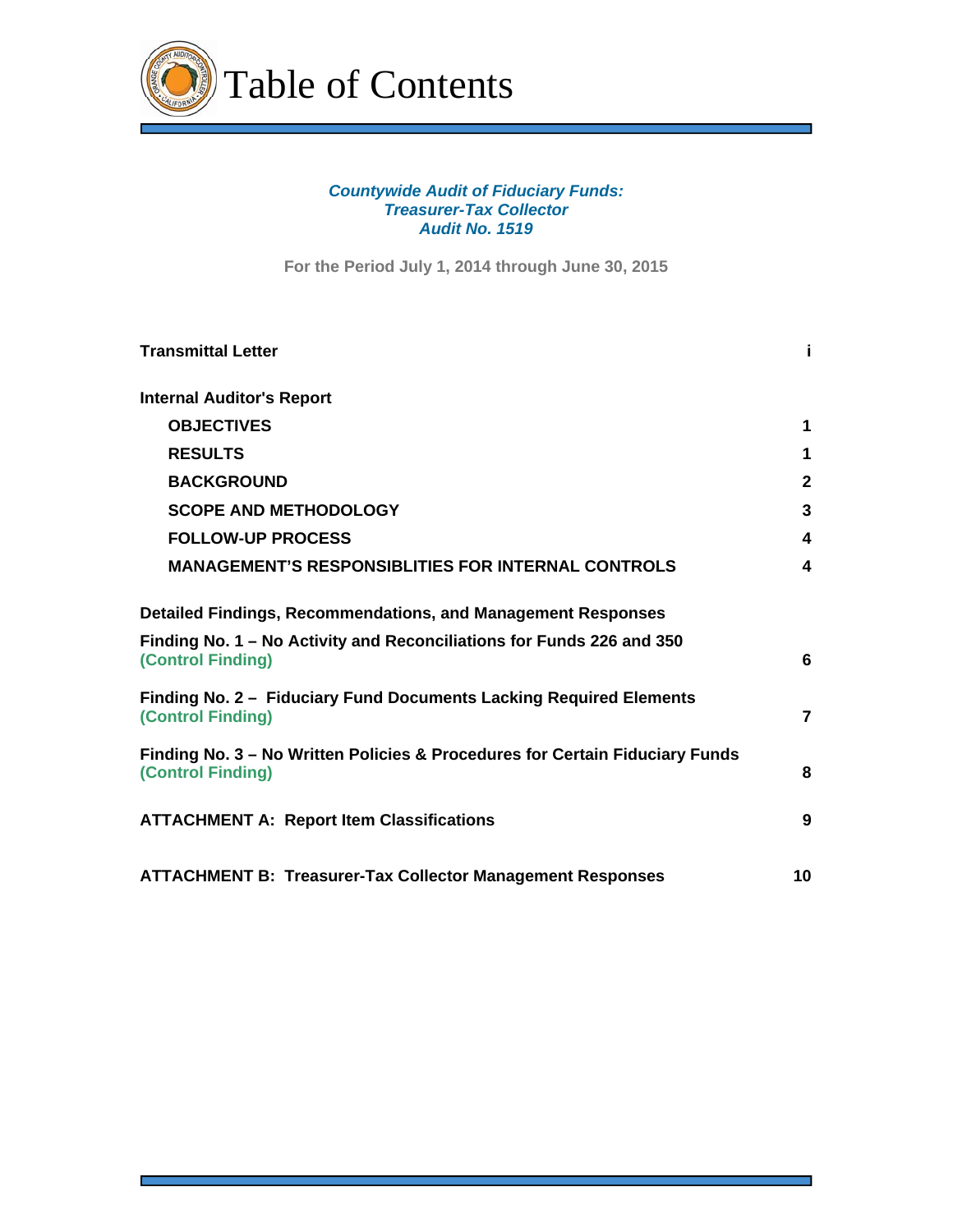

#### **Audit No. 1519 April 29, 2016**

| TO:   | Shari L. Freidenrich, CPA<br><b>Treasurer-Tax Collector</b>             |
|-------|-------------------------------------------------------------------------|
| FROM: | Toni Smart, CPA, Director<br>Auditor-Controller Internal Audit Division |
|       | SUBJECT: Countywide Audit of Fiduciary Funds: Treasurer-Tax Collector   |

### **OBJECTIVES**

As part of our Countywide Audit of Fiduciary Funds, we have completed an audit of internal controls over fiduciary funds in the Treasurer-Tax Collector (T-TC) for the period July 1, 2014 through June 30, 2015. We conducted this audit to ensure fiduciary funds are properly administered and maintained in compliance with County policy, procedures, and fund requirements. Our audit objectives were to:

- 1. Evaluate internal controls to ensure fiduciary fund transactions are accurate, valid, adequately supported, processed timely, properly recorded, and that fund receipts and disbursements are made in accordance with the established fund purpose and uses.
- 2. Evaluate internal controls to ensure fiduciary fund reconciliations are accurate, complete, and timely in compliance with County policy and departmental policy.
- 3. Evaluate for proper segregation of duties and management reviews and approvals related to the administration of fiduciary funds.
- 4. Determine if administration of fiduciary funds is effective and efficient (e.g., no backlogs, duplication of work, benefit in automating manual process).

#### **RESULTS**

**Objective #1:** Our audit found there are internal controls in place to ensure fiduciary fund transactions are accurate, valid, adequately supported, processed timely, properly recorded, and transactions were made in accordance with established fund purpose and uses. We have **no audit findings under this objective**.

**Objective #2:** Our audit found there are internal controls over fund reconciliations in place to ensure fiduciary fund reconciliations are accurate, complete and timely in compliance with County policy, with some exceptions. We found two fiduciary funds (Funds 226 and 350) that had no activity and as a result did not have monthly fund reconciliations prepared. We identified **one (1) Control Finding** to evaluate whether the funds can be closed; or if kept open, to perform fund reconciliations as required by County policy.

**Objective #3:** Our audit found there are internal controls in place regarding segregation of duties and management reviews and approvals of fiduciary fund transactions and fund reconciliations. We have **no audit findings under this objective**.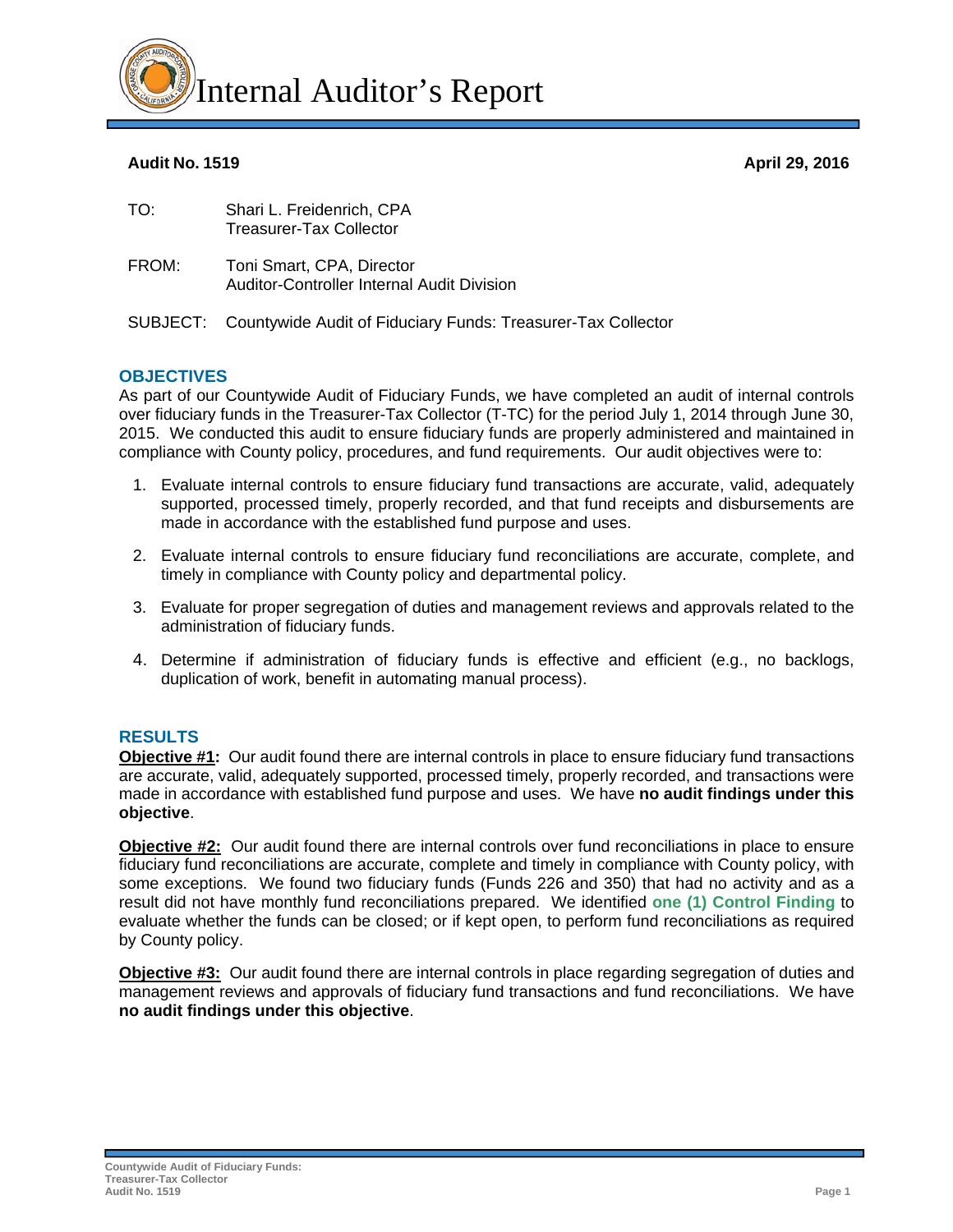

**Objective #4:** Our audit did not disclose any instances concerning duplication of work or backlogs; however, we did find that there was no Chart of Accounts (COFA) documentation for establishing Funds 350 and 354. We also found that the COFAs for Funds 205, 302, and 357 were based on memos from 1975 and the 1990s, that were prior to the implementation of the Auditor-Controller policy, and had limited information compared to the current COFA format requirements. We identified **one (1) Control Finding** to work with the Auditor-Controller to establish and/or update the COFAs. We also identified **one (1) Control Finding** to establish written procedures for processing transactions and reconciling certain fiduciary funds.

#### **BACKGROUND**

We conducted a Countywide Audit of Fiduciary Funds to ensure funds are properly administered and maintained in compliance with County policy, procedures, and fund requirements. This report is on our audit of selected fiduciary funds administered by the T-TC. We are issuing separate reports for our audits of fiduciary funds in the County Executive Office, Child Support Services, Clerk-Recorder, District Attorney/Public Administrator, Health Care Agency/Public Guardian, OC Community Resources, OC Public Works, Probation, Registrar of Voters, and Sheriff-Coroner.

**Fiduciary funds** are used to account for assets held by the County in a trustee or agency capacity on behalf of outside parties, including employees, individuals, private organizations, or other governments. These funds cannot be used to support the County's programs. Fiduciary funds are to be used and accounted for in accordance with applicable legal requirements; federal, state, and other governmental regulations; trust agreements, trust indentures, or other fiduciary agreements; and generally accepted accounting principles.

County Accounting Manual (CAM) Procedures F-3, *Requesting Establishment/Deletion of Funds/Agency* and F-4, *Fiduciary Funds* provide the policy, procedures, and internal control requirements for establishing and maintaining fiduciary funds. Fiduciary funds are classified as one of the following: 1) Private-Purpose Trust Funds; 2) Pension and Other Employee Benefits Trust Funds; or 3) Agency Funds. For this audit, we are including only select Private-Purpose Trust Funds and Agency Funds as described below:

**Public Administration Trust Funds (Fund Class U1)** – This type of private-purpose trust fund is used to account for trust arrangements where the principal and income benefit individuals, private organizations, or other governments. Examples include unidentified funds, unclaimed prisoner funds, and decedents' property held for escheatment.

**Agency Funds (Fund Class A5)** – This type of agency fund is used by certain County departments to hold various types of cash receipts and deposits in a fiduciary capacity. Disbursements are made from these funds by checks issued by the Auditor-Controller upon requisition of the responsible department.

| <b>Fund</b> | <b>Fund</b><br><b>Class</b> | Name/Date Established                                                  | <b>Purpose</b>                                                                                                                                                                                      | FY 2014-15<br><b>Receipts/Disbursements</b>                                                                                                                    | <b>Fund</b><br><b>Balance at</b><br>6/30/15                  |
|-------------|-----------------------------|------------------------------------------------------------------------|-----------------------------------------------------------------------------------------------------------------------------------------------------------------------------------------------------|----------------------------------------------------------------------------------------------------------------------------------------------------------------|--------------------------------------------------------------|
| 203         | A5                          | San Diego Creek<br>Mitigation - Campus Drive<br>Established: Dec. 2011 | In coordination with OC Public<br>Works/OC Flood, this is an escrow<br>fund to demonstrate financial<br>assurance for mitigation services<br>per agreement with State<br>Department of Fish & Game. | Receipts: \$0<br>Disbursements: \$0<br>Note: This fund is allocated<br>interest expense and income<br>which goes directly into OC<br>Flood Fund per fund COFA. | \$262,405*<br>*Required<br>amount per<br>Escrow<br>Agreement |

As of June 30, 2015, T-TC had the following fiduciary funds: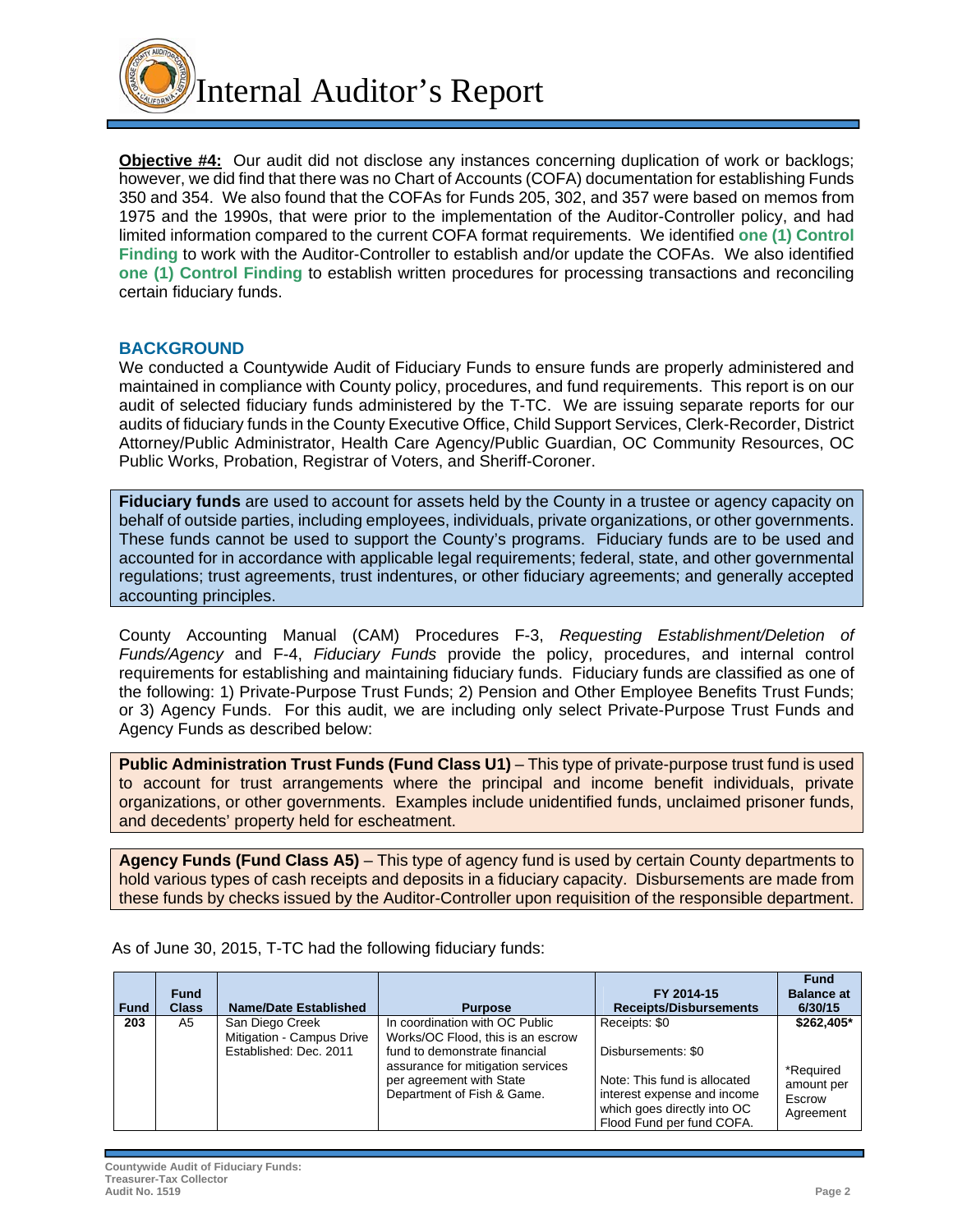

| <b>Fund</b> | <b>Fund</b><br><b>Class</b> | <b>Name/Date Established</b>              | <b>Purpose</b>                                                      | FY 2014-15<br><b>Receipts/Disbursements</b>              | <b>Fund</b><br><b>Balance at</b><br>6/30/15 |
|-------------|-----------------------------|-------------------------------------------|---------------------------------------------------------------------|----------------------------------------------------------|---------------------------------------------|
| 204         | A <sub>5</sub>              | San Diego Creek                           | In coordination with OC Public                                      | Receipts: \$0                                            | \$1,061,562*                                |
|             |                             | Mitigation - Maintenance                  | Works/OC Flood, this is an escrow<br>fund to demonstrate financial  |                                                          |                                             |
|             |                             | & Monitoring<br>Established: Dec. 2005    | assurance for the mitigation                                        | Disbursements: \$0                                       |                                             |
|             |                             |                                           | services per agreement with State                                   | Note: This fund is allocated                             | *Required<br>amount per                     |
|             |                             |                                           | Department of Fish & Game.                                          | interest expense and income                              | Escrow                                      |
|             |                             |                                           |                                                                     | which goes directly into OC<br>Flood Fund per fund COFA. | Agreement                                   |
| 205         | A <sub>5</sub>              | Treas/EMA-US Army                         | In coordination with OC Public                                      | Receipts: \$1,972,655                                    | \$476,830                                   |
|             |                             | <b>Escrow Acct</b>                        | Works/OC Flood, this is an escrow                                   |                                                          |                                             |
|             |                             | Established: May 1990                     | fund to pay for OC Flood's cash                                     | Disbursements: \$1,866,412                               |                                             |
|             |                             |                                           | contributions for the Santa Ana<br>River Project per agreement with |                                                          |                                             |
|             |                             |                                           | Army Corp of Engineers.                                             |                                                          |                                             |
| 226         | A <sub>5</sub>              | <b>Unidentified Bank Deposit</b>          | Clearing fund for unidentified bank                                 | Receipts: \$0                                            | \$0                                         |
|             |                             | Suspense Acct.<br>Established: Apr. 2005  | deposits as recommended by<br>County external auditors.             | Disbursements: \$0                                       |                                             |
|             |                             |                                           |                                                                     |                                                          |                                             |
|             |                             |                                           |                                                                     | Note: Fund was cleared out in                            |                                             |
|             |                             |                                           |                                                                     | March 2013 and has had no                                |                                             |
| 302         | A <sub>5</sub>              | <b>Guarantee Deposit</b>                  | Monies are deposited in this fund in                                | activity.<br>Receipts: \$2,888,570                       | \$2,996,570                                 |
|             |                             | (Tax Collector)                           | accordance with Subdivision Map                                     |                                                          |                                             |
|             |                             | Established: Jun. 2009                    | Act. These deposits are received as                                 | Disbursements: \$1,234,660                               |                                             |
|             |                             |                                           | surety for property taxes for the<br>upcoming fiscal year. Once the |                                                          |                                             |
|             |                             |                                           | taxes have been paid the deposit is                                 |                                                          |                                             |
|             |                             |                                           | returned to the payee.                                              |                                                          |                                             |
| 350         | A <sub>5</sub>              | Tax Collector Refund                      | For restitution payments from an ex-                                | Receipts: \$0                                            | \$2,695                                     |
|             |                             | (Treas/TC)<br>Established: Unknown        | T-TC employee. No restitution<br>payments have been received in     | Disbursements: \$0                                       |                                             |
|             |                             |                                           | over 10 yrs.                                                        |                                                          |                                             |
| 354         | A <sub>5</sub>              | Treasurer-Tax Coll, Treas                 | Used to track monies from                                           | Receipts: \$165,720                                      | \$189,376                                   |
|             |                             | <b>Division</b><br>Established: Jun. 2009 | deceased estates held in trust<br>based on Probate Code             | Disbursements: \$382,366                                 |                                             |
|             |                             |                                           | requirements.                                                       |                                                          |                                             |
| 397         | A <sub>5</sub>              | <b>Treasurer-Tax Collector</b>            | Landlord Sales Surplus monies are                                   | Receipts: \$33,576                                       | \$56,989                                    |
|             |                             | Established: Jun. 2009                    | usually received from a company                                     |                                                          |                                             |
|             |                             |                                           | such as Public Storage. When<br>property is abandoned, the Landlord | Disbursements: \$4,799                                   |                                             |
|             |                             |                                           | sells the property and remits the net                               |                                                          |                                             |
|             |                             |                                           | proceeds to the T-TC. These                                         |                                                          |                                             |
|             |                             |                                           | proceeds go through the County                                      |                                                          |                                             |
|             |                             |                                           | escheatment process if not claimed<br>within 3 years of deposit.    |                                                          |                                             |

**Note**: We performed detailed testing of disbursements only for Fund 302 – Guarantee Deposit. We also tested fund reconciliations as of June 30, 2015 for Funds 203, 204, 205, 302, 354, and 397. We did not test the reconciliation for Funds 226 and 350 as monthly reconciliations are not being performed. Because we only performed testing on select fiduciary funds in the T-TC, **it is important that the T-TC determine if the findings and recommendations contained in this report are applicable to other fiduciary funds under its administration.** 

### **SCOPE AND METHODOLOGY**

Our audit of internal controls over fiduciary funds administered by the T-TC was performed to ensure fiduciary funds are properly administered, safeguarded, and maintained in compliance with County policy, procedures, and specific fund requirements for the period from July 1, 2014 through June 30, 2015. Our audit included inquiry, auditor observation, and limited testing for assessing the adequacy of internal controls and compliance with established County and departmental procedures.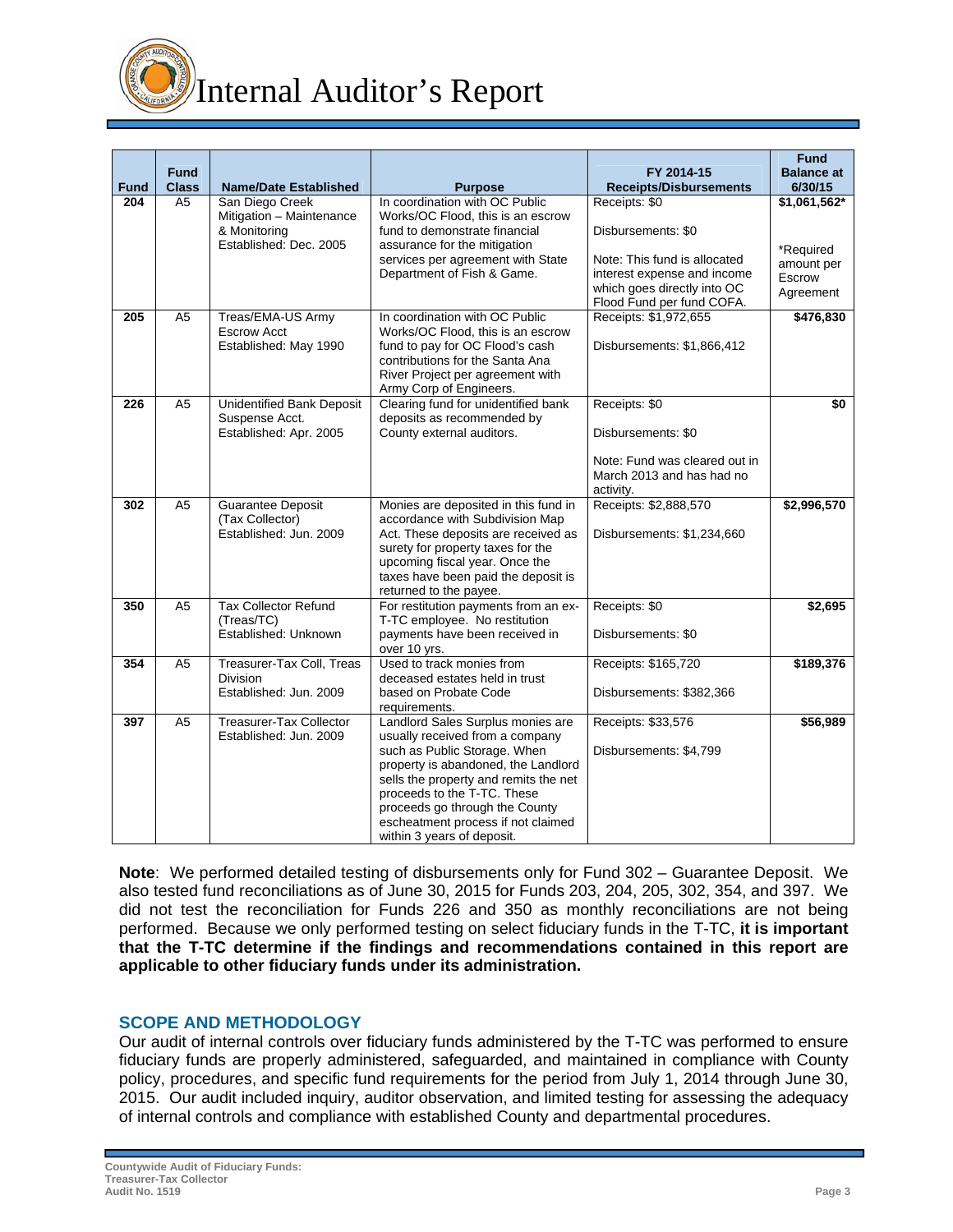Internal Auditor's Report

We limited our scope for our Countywide Audit of Fiduciary Funds to select Public Administration Trust Funds (Fund Class U1) and Agency Funds (Fund Class A5).

**Scope Exclusions.** We did not include the following funds in our Countywide Audit of Fiduciary Funds. These will be considered for future audits based on our risk assessment and audit planning process:

- Unapportioned Tax and Interest Funds (Fund Class A2)
- Pension Trust & Other Employee Benefits (Fund Class P1, P2, P3, P4, P5, P6)
- OCDA Redevelopment private purpose trust fund (Fund Class U2)

#### **FOLLOW-UP PROCESS**

Please note we have a structured and rigorous **Follow-Up Audit** process in response to recommendations and suggestions made by the Audit Oversight Committee (AOC) and the Board of Supervisors (BOS). Our **First Follow-Up Audit** will begin at six months from the official release of the report. A copy of all our Follow-Up Audit reports is provided to the BOS as well as to all those individuals indicated on our standard routing distribution list.

The AOC and BOS expect that audit recommendations will typically be implemented within six months and often sooner for significant and higher risk issues. Our **Second Follow-Up Audit** will begin at six months from the release of the first Follow-Up Audit report, by which time **all** audit recommendations are expected to be addressed and implemented. We bring to the AOC's attention any audit recommendations we find still not implemented or mitigated after the second Follow-Up Audit. Such open issues appear on the AOC agenda at its next scheduled meeting for discussion.

We have attached a **Follow-Up Audit Report Form**. Your department should complete this template as our audit recommendation is implemented. When we perform our first Follow-Up Audit approximately six months from the date of this report, we will need to obtain the completed form to facilitate our review.

#### **MANAGEMENT'S RESPONSIBILITIES FOR INTERNAL CONTROLS**

In accordance with the Auditor-Controller's County Accounting Manual Section S-2, Internal Control Systems: "All County departments/agencies shall maintain effective internal control systems as an integral part of their management practices. This is because management has primary responsibility for establishing and maintaining the internal control system. All levels of management must be involved in assessing and strengthening internal controls." Control systems shall be continuously evaluated by Management and weaknesses, when detected, must be promptly corrected. The criteria for evaluating an entity's internal control structure is the Committee of Sponsoring Organizations (COSO) control framework. Our Internal Control Audit enhances and complements, but does not substitute for the Treasurer-Tax Collector's continuing emphasis on control activities and self-assessment of control risks.

#### **Inherent Limitations in Any System of Internal Control**

Because of inherent limitations in any system of internal controls, errors or irregularities may nevertheless occur and not be detected. Specific examples of limitations include, but are not limited to, resource constraints, unintentional errors, management override, circumvention by collusion, and poor judgment. Also, projection of any evaluation of the system to future periods is subject to the risk that procedures may become inadequate because of changes in conditions or the degree of compliance with the procedures may deteriorate. Accordingly, our audit would not necessarily disclose all weaknesses in the Treasurer-Tax Collector's operating procedures, accounting practices, and compliance with County policy.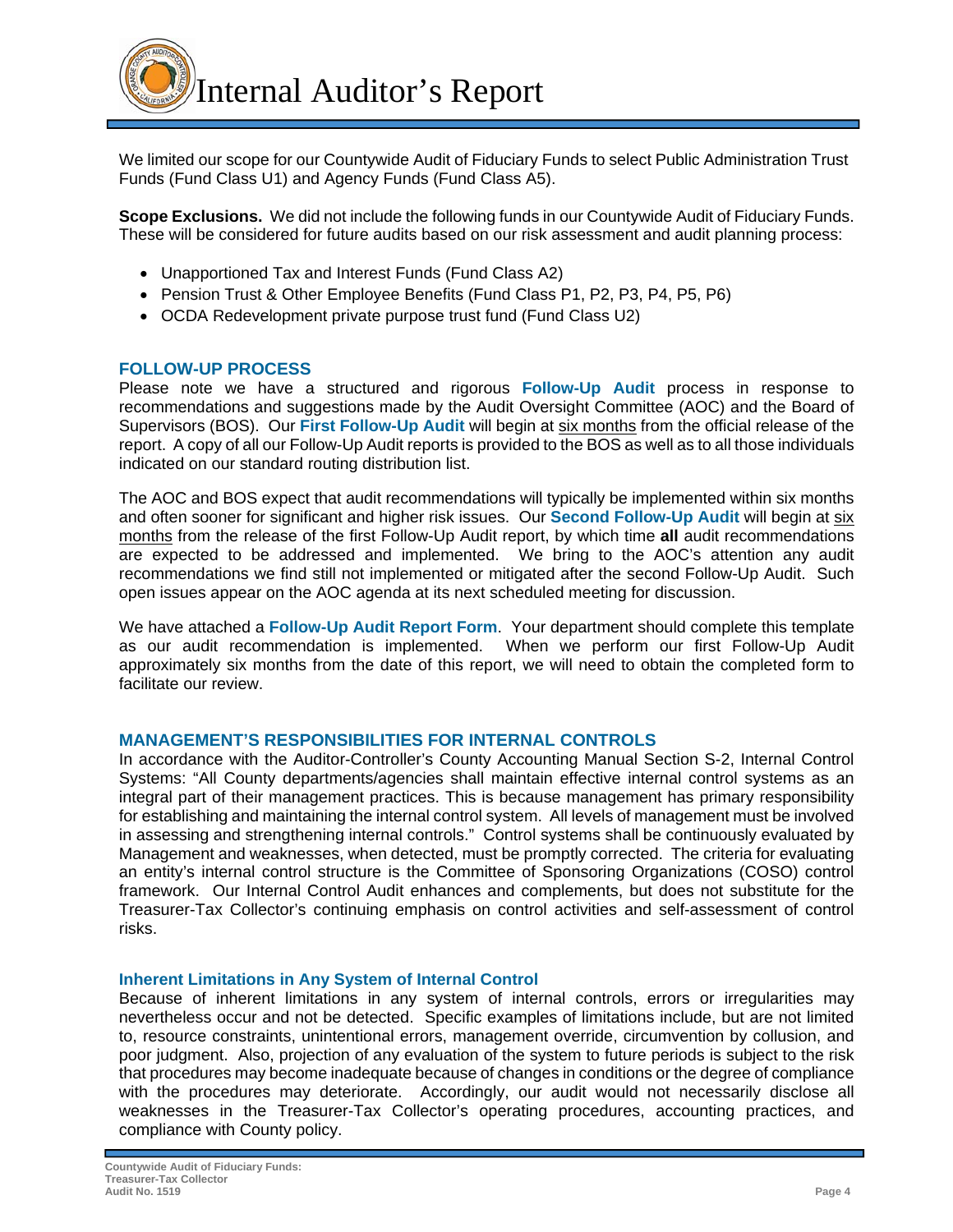

The Auditor-Controller Internal Audit Division is available to partner with your staff so that they can successfully implement or mitigate difficult audit recommendations.

#### **ACKNOWLEDGEMENT**

We appreciate the courtesy extended to us by the personnel of the Treasurer-Tax Collector during our audit. If you have any questions regarding our audit, please contact me directly at (714) 834-5442, or Scott Suzuki, Assistant Director at (714) 834-5509.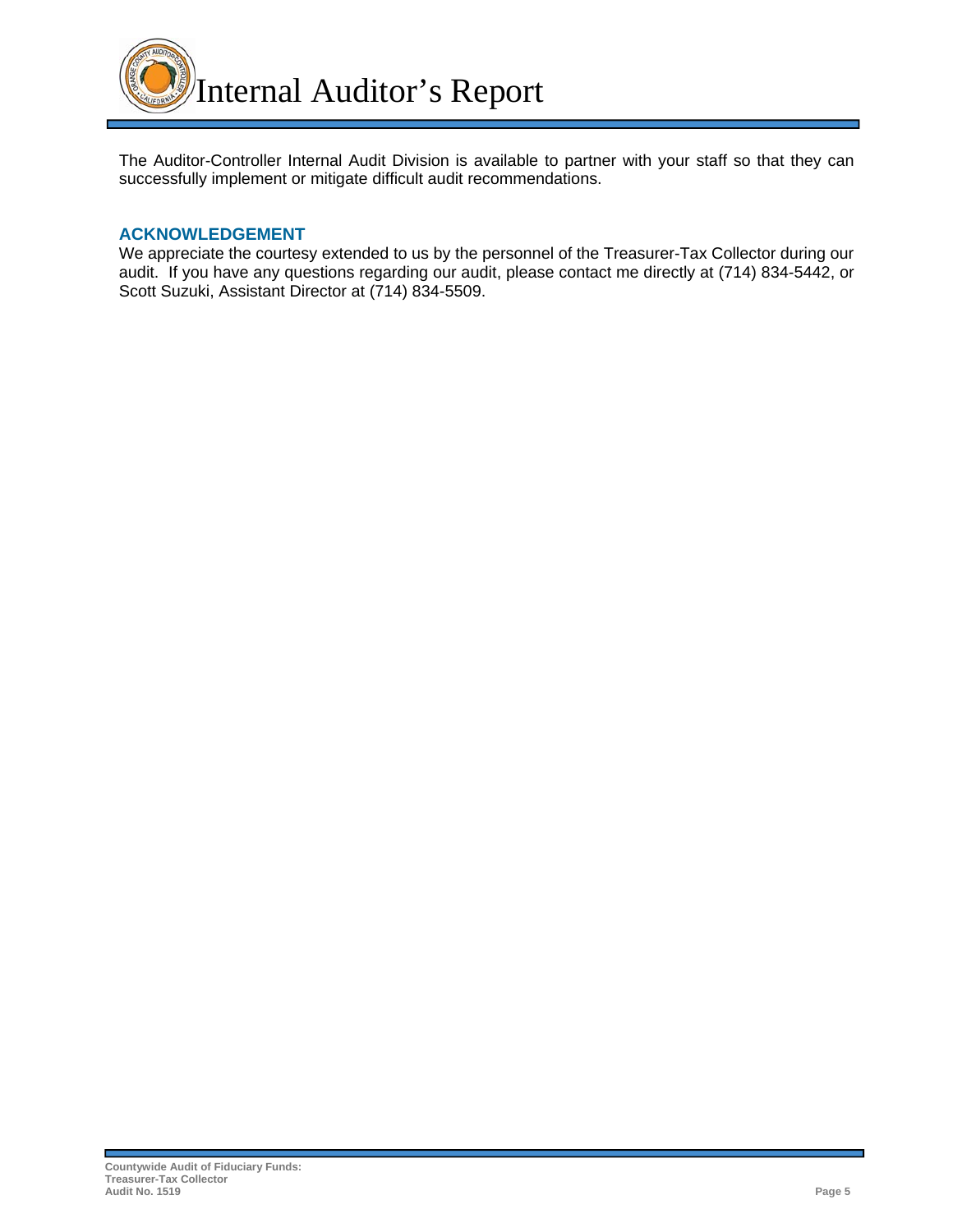

### **Finding No. 1 – No Activity and Reconciliations for Funds 226 and 350 (Control Finding)**

#### **Criteria**

County Accounting Manual (CAM) Procedure F-4, Section 2.6.5 *Reconciliation of Fiduciary Funds* states that departments and agencies are responsible for reconciling, at least monthly, each fiduciary fund balance per the department's or agency's subsidiary ledger records or other detailed records to the Auditor-Controller's General Ledger balance shown for the fiduciary fund.

CAM Procedure F-4, Section 2.6.1 *Deletion of Funds/Agencies* states that funds/agencies that are no longer required and which were originally created by action of the Board must be deleted by the Board on an AIT explaining the reasons for the deletion of the funds/agencies. Funds/Agencies which were originally created by request to the Auditor-Controller and CEO must be deleted by a letter to the Auditor-Controller, signed by the department/agency head, with a copy to the appropriate CEO analyst, explaining the reasons for deletion of the fund/agency. The Auditor-Controller will obtain CEO concurrence on all fund/agency deletions.

#### **Details**

Fund 226 – Unidentified Bank Deposit Suspense Account is a clearing account set up to account for unidentified bank deposits as recommended by the County's external auditors. Fund receipts are from unidentified bank deposits and fund disbursements are the transfers to the identified funds. The Treasurer-Tax Collector (T-TC) cleared out the fund during March 2013 by transferring the funds to the identified accounts. There was no activity during the audit period. We also found that the monthly reconciliation is no longer performed because the fund balance is zero.

Fund 350 – Tax Collector Refund was originally established for restitution payments to be received from a former T-TC employee that was convicted of stealing property tax payments during the bankruptcy. The T-TC indicated that there have been multiple name changes for this fund and it has had no activity for over 10 years. The T-TC is in the process of determining the best way to close the fund. We found that monthly reconciliations are not currently being performed due to the inactivity in the fund.

The T-TC should evaluate whether it can close the above funds. If it is decided to keep them open, the T-TC should establish a process to reconcile the funds to the General Ledger as required by CAM Procedure F-4.

#### **Recommendation No. 1**:

The T-TC evaluate if they can close Funds 226 and 350. If the T-TC determines the funds should remain open, they should be reconciled monthly to the General Ledger to ensure the funds are accounted for and safeguarded.

### **Treasurer-Tax Collector Management Response:**

**Concur.** The T-TC will work with the Auditor-Controller to close Fund 226. The T-TC will work with the Probation Department to close the restitution case and then the Auditor-Controller to transfer the proceeds to the General Fund and then close Fund 350. T-TC will reconcile each account monthly until it is closed.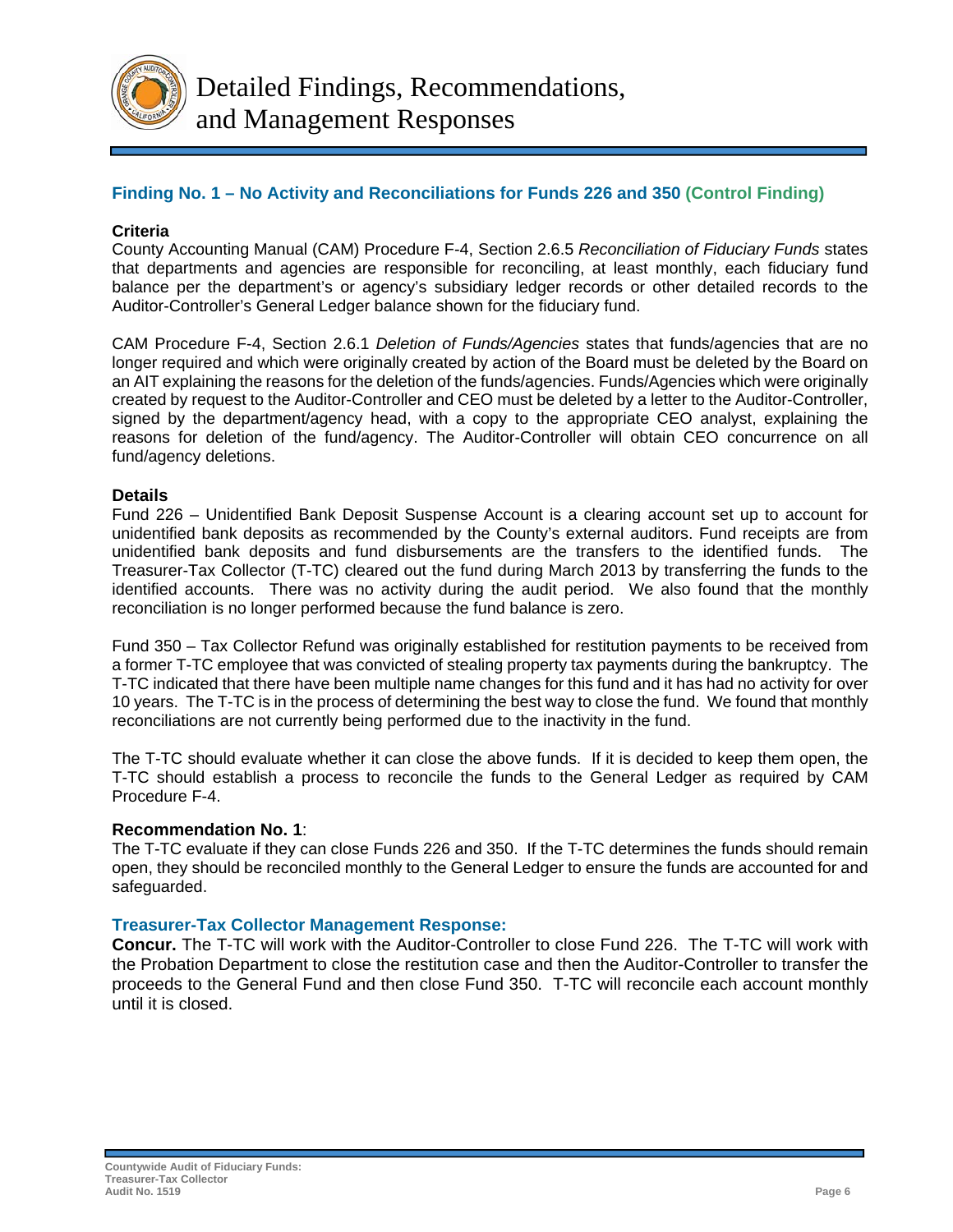

# **Finding 2 – Fiduciary Fund Documents Lacking Required Elements (Control Finding)**

#### **Criteria**

CAM F-3, *Requesting Establishment/Deletion of Funds/Agencies*, Section 2.3 states:

*"The AIT or request letter must contain the following information: (A) The legal authority for establishing the new fund or agency; (B) If no legal authority, the policy/administrative reason or other authority for establishing the fund or agency; (C) Whether or not the fund or agency is a budgeted fund or agency, and if available, the Activity Code to be used for this budget; (D) A description of the revenue sources for the fund or agency, and the uses of the fund or agency; (E) Any expiration date for the fund or agency; (F) Whether the fund will earn its own interest, or if it does not, which other fund should receive the interest earned on balances in the new fund (this does not apply to new agencies); (G) If the fund will not earn its own interest, the reason for the redirection of interest: legal or contractual provision, or management decision; (H) The specific account codings and dollar amounts of appropriations and estimated revenues to be established for the fund or agency, if the fund or agency is being established pursuant to 2.2.3 above; (I) The responsible controlling department for the new fund or new agency; and (J) For funds with separate cash accounts, the planned disposition of any residual account balances when the fund is closed. Include legal or other authority for the distribution."* 

#### **Details**

Chart of Accounts (COFAs) are documents used to establish or modify various funds in the County. Our audit found that T-TC had COFAs for all fiduciary funds except for Funds 350 and 354. For Funds 205, 302, and 397, instead of a COFA, we were provided memos dating back from 1975 (Fund 397) and from the 1990s (Funds 205 and 302) establishing the fund, which occurred prior to the implementation of the Auditor-Controller policy. Because these funds were established prior to the existing policy, the memos lack certain elements as required by the policy, such as citing legal or other authority for fund distributions, expiration dates, whether it is interest bearing, and the planned disposition of any account residual balances when the fund is closed.

Auditor-Controller General Accounting is responsible for establishing and maintaining COFA documents. They are aware of the fact that some of the fund establishment documents are old and lack the elements that are required. Currently, if a department/agency requests a revision to a COFA that is not in the current format, the Auditor-Controller will require them to use the current COFA format that includes all required elements. We were informed by Auditor-Controller General Accounting that it is a goal to eventually have all COFAs in the current format. T-TC should work with the Auditor-Controller in determining which COFAs can be updated. Our audit did not note any other issues arising from the old COFAs.

The absence of complete written fiduciary fund documentation increases the risk of misunderstandings and miscommunication regarding rights, responsibilities and authorized uses for the department or agency holding the fiduciary funds in a trustee capacity.

#### **Recommendation No. 2**:

The T-TC work with the Auditor-Controller to prepare COFAs for Funds 205, 302, 350, 354, and 397 that include all the required elements.

#### **Treasurer-Tax Collector Management Response:**

**Concur.** The T-TC will work with the Auditor-Controller to determine which COFA's should be updated and complete the appropriate documentation.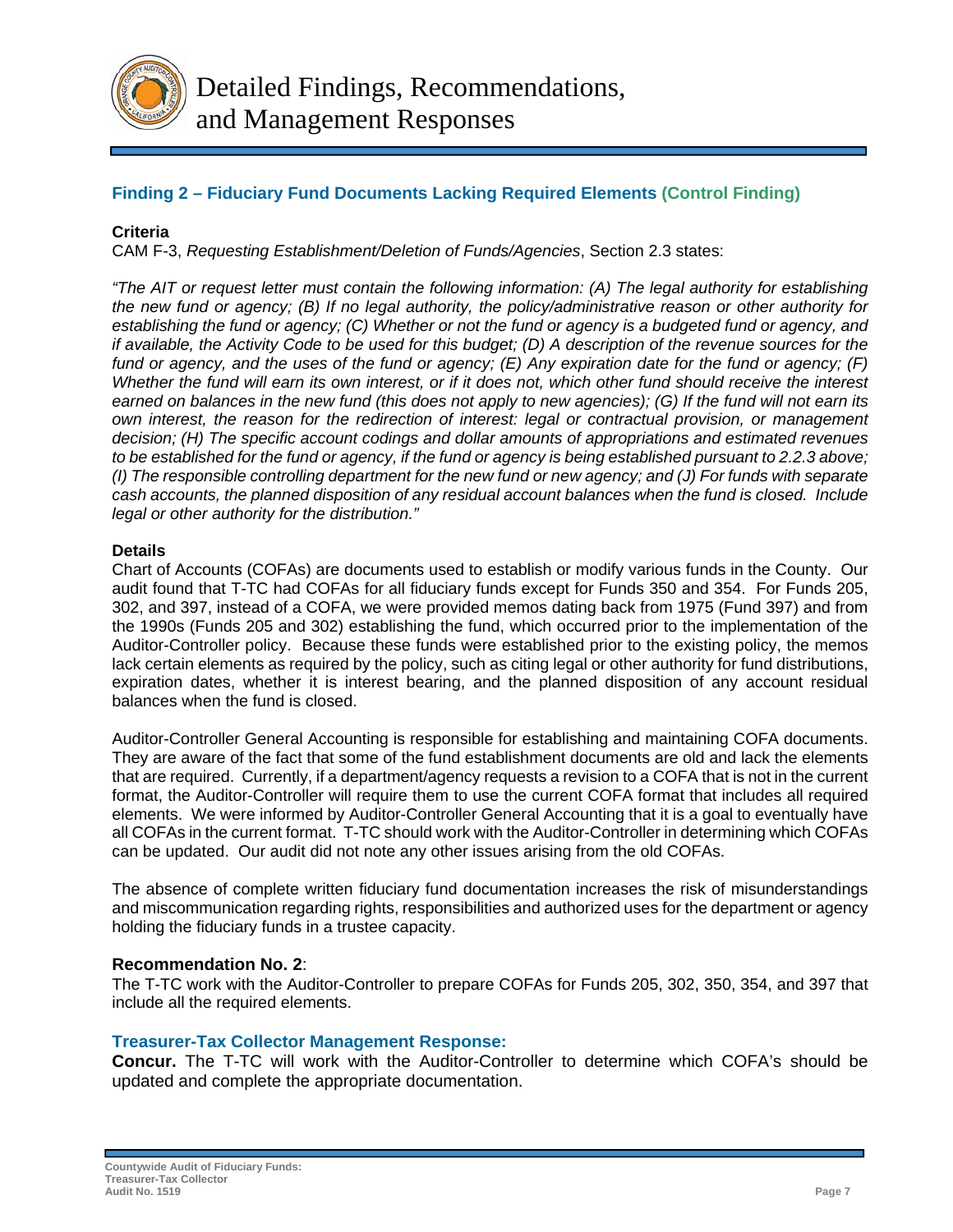

Detailed Findings, Recommendations, and Management Responses

# **Finding 3 – No Written Policies & Procedures for Certain Fiduciary Funds (Control Finding)**

#### **Criteria**

Policies and procedures should be updated to reflect current processes to ensure consistency in work by current and new staff members.

#### **Details**

The T-TC has written policies and procedures for processing transactions and performing fund reconciliations for certain fiduciary funds (primarily the escrow account funds) that include steps to take for processing transactions; however, we found there were no written procedures for processing transactions and reconciling Funds 226, 302, 350, or 397. As noted earlier in this report, there has been no activity or reconciliations performed for Funds 226 and 350 due to fund inactivity. Written desk procedures will help ensure fiduciary funds are processed in accordance with T-TC management's expectations.

#### **Recommendation No. 3**:

The T-TC establish written policies and procedures for processing transactions and reconciling Funds 226, 302, 350, and 397 that are approved by management and that reflect the current processes.

#### **Treasurer-Tax Collector Management Response:**

**Concur.** The T-TC will prepare desk procedures for processing transactions and reconciling all Fiduciary Fund accounts.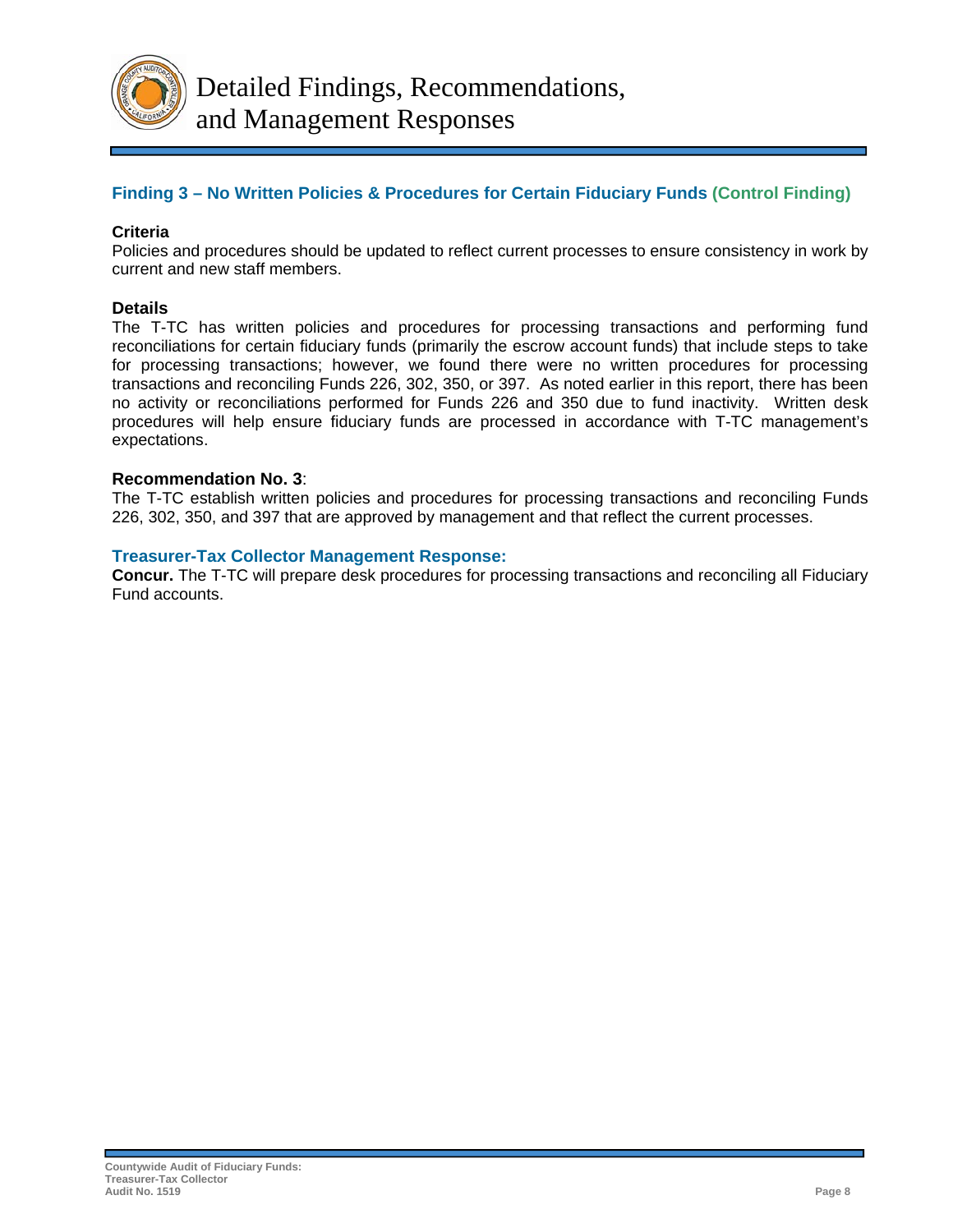

Detailed Findings, Recommendations, and Management Responses

# **ATTACHMENT A: Report Item Classifications**

For purposes of reporting our audit findings and recommendations, we will classify audit report items into three distinct categories:

#### **Critical Control Weaknesses:**

These are Audit Findings or a combination of Auditing Findings that represent critical exceptions to the audit objective(s) and/or business goals. Such conditions may involve either actual or potential large dollar errors or be of such a nature as to compromise the Department's or County's reputation for integrity. Management is expected to address Critical Control Weaknesses brought to their attention immediately.

#### **Significant Control Weaknesses:**

These are Audit Findings or a combination of Audit Findings that represent a significant deficiency in the design or operation of internal controls. Significant Control Weaknesses require prompt corrective actions.

#### **Control Findings:**

These are Audit Findings concerning internal controls, compliance issues, or efficiency/effectiveness issues that require management's corrective action to implement or enhance processes and internal controls. Control Findings are expected to be addressed within our follow-up process of six months, but no later than twelve months.